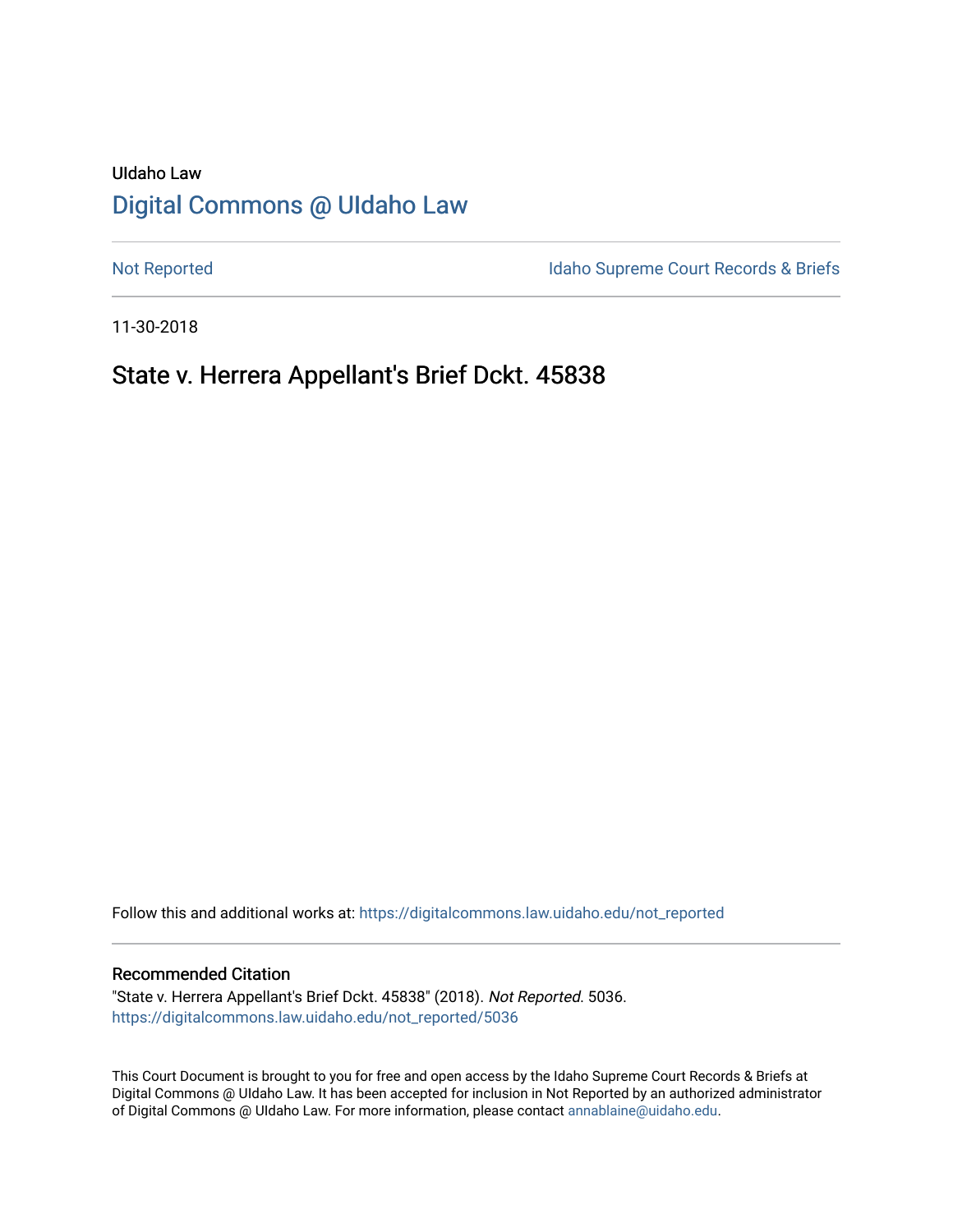Electronically Filed 11/30/2018 9:42 AM Idaho Supreme Court Karel Lehrman, Clerk of the Court By: Brad Thies, Deputy Clerk

### **IN THE SUPREME COURT OF THE STATE OF IDAHO**

| <b>STATE OF IDAHO,</b>       |  |
|------------------------------|--|
| <b>Plaintiff-Respondent,</b> |  |
| v.                           |  |
| FLORINDA L.I.M.C. HERRERA, ) |  |
| Defendant-Appellant.         |  |

**) NO. 45838**

**) ADA COUNTY NO. CR01-17-31011**

**APPELLANT'S BRIEF** 

## **BRIEF OF APPELLANT** \_\_\_\_\_\_\_\_\_\_\_\_\_\_\_\_\_\_\_\_\_\_\_\_

\_\_\_\_\_\_\_\_\_\_\_\_\_\_\_\_\_\_\_\_\_\_\_\_

## **APPEAL FROM THE DISTRICT COURT OF THE FOURTH JUDICIAL DISTRICT OF THE STATE OF IDAHO, IN AND FOR THE COUNTY OF ADA**

\_\_\_\_\_\_\_\_\_\_\_\_\_\_\_\_\_\_\_\_\_\_\_\_

**HONORABLE DEBORAH A. BAIL District Judge** \_\_\_\_\_\_\_\_\_\_\_\_\_\_\_\_\_\_\_\_\_\_\_\_

**ERIC D. FREDERICKSEN KENNETH K. JORGENSEN State Appellate Public Defender Deputy Attorney General I.S.B. #6555 Criminal Law Division**

**SALLY J. COOLEY Boise, Idaho 83720-0010 Deputy State Appellate Public Defender (208) 334-4534 I.S.B. #7353 322 E. Front Street, Suite 570 Boise, Idaho 83702 Phone: (208) 334-2712 Fax: (208) 334-2985 E-mail: documents@sapd.state.id.us**

**ATTORNEYS FOR ATTORNEY FOR DEFENDANT-APPELLANT PLAINTIFF-RESPONDENT**

**P.O. Box 83720**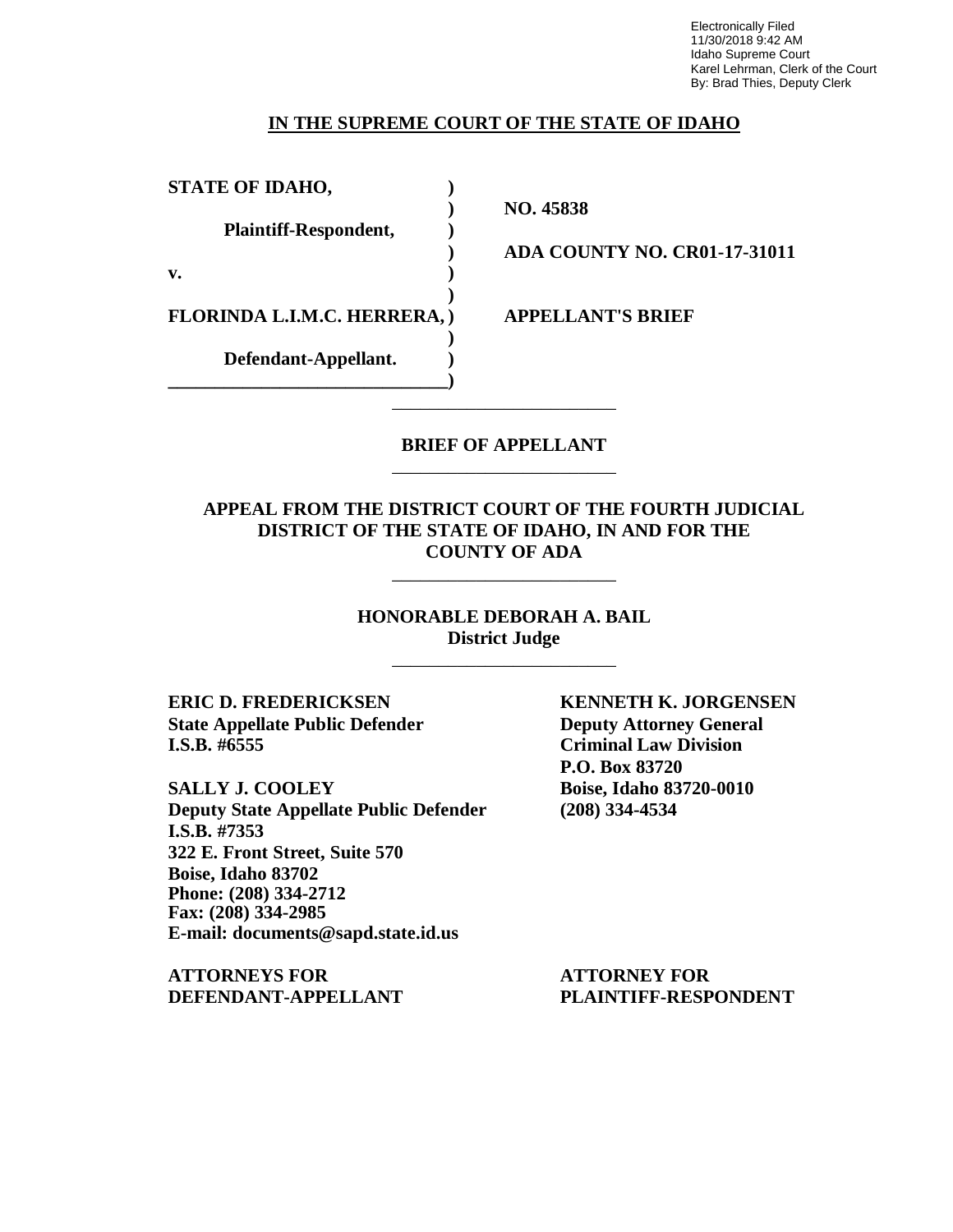# **TABLE OF CONTENTS**

| Statement of the Facts and                                                                                                                                                                                     |
|----------------------------------------------------------------------------------------------------------------------------------------------------------------------------------------------------------------|
|                                                                                                                                                                                                                |
|                                                                                                                                                                                                                |
|                                                                                                                                                                                                                |
|                                                                                                                                                                                                                |
|                                                                                                                                                                                                                |
| C. The District Court Erred When It Denied Ms. Herrera's Motion To Suppress<br>Where Officer Shackelford Unlawfully Seized Ms. Herrera Absent                                                                  |
| 1. Ms. Herrera Was Unlawfully Seized When The Officer Persisted In<br>Obtaining Her_Identity, Despite Her Voicing An Objection, Using His<br>Authority As An Officer To Require Her To Submit To A             |
| 2. Ms. Herrera Continued To Be Unlawfully Seized Absent Reasonable And<br>Articulable Suspicion Of Criminal Wrongdoing When She Submitted To<br>The Officer's Show Of Authority After Permission Was Requested |
|                                                                                                                                                                                                                |
|                                                                                                                                                                                                                |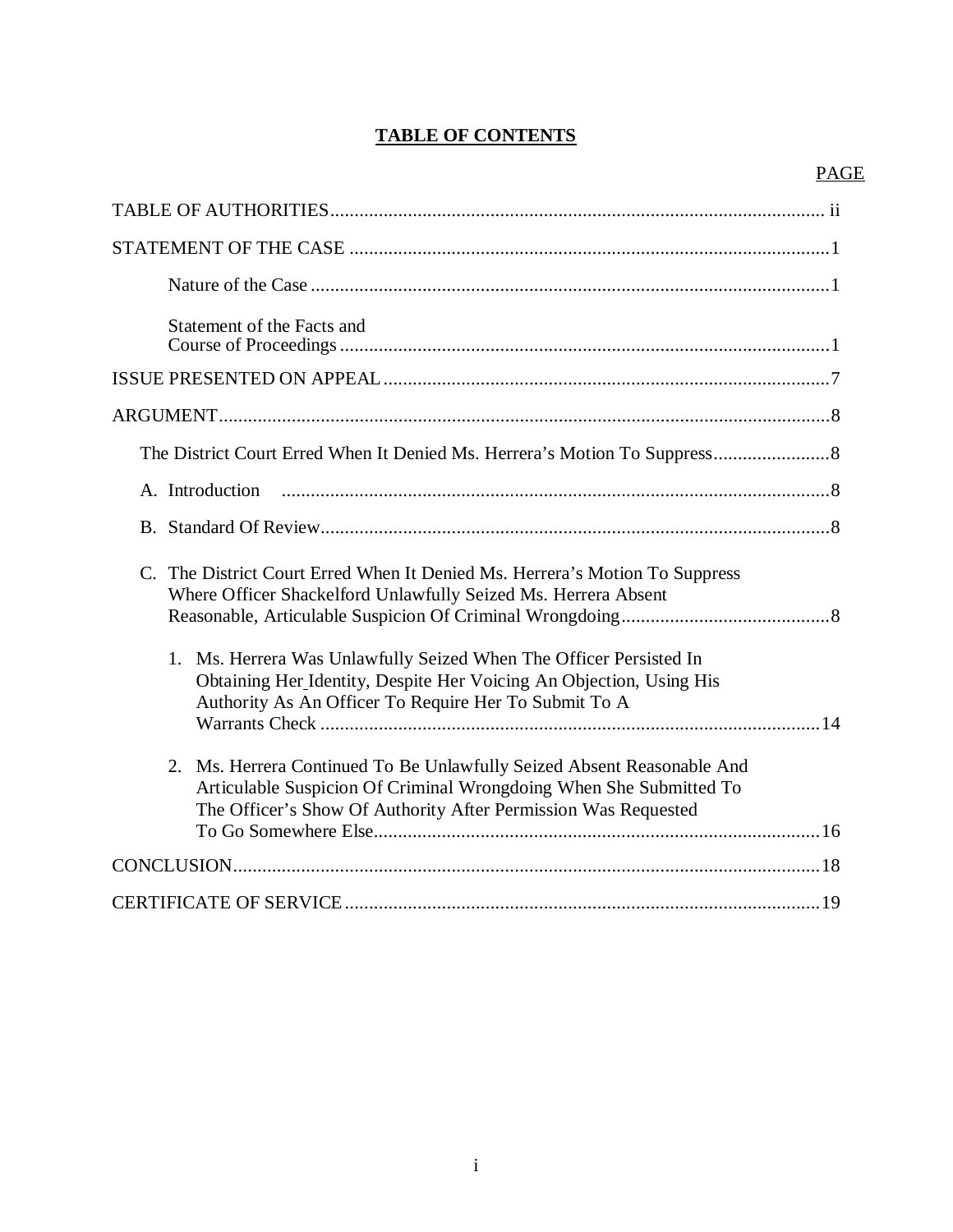# **TABLE OF AUTHORITIES**

# Cases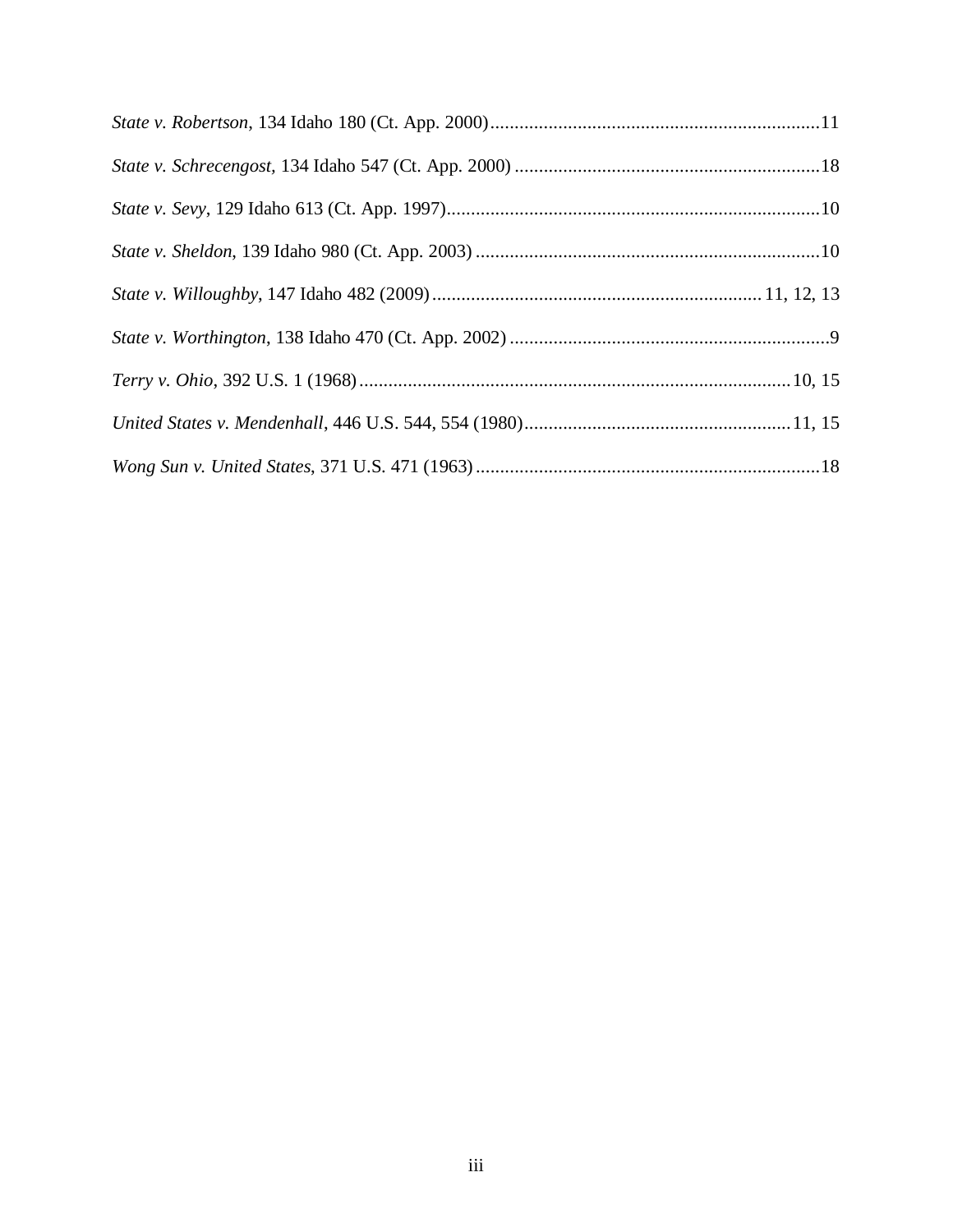#### STATEMENT OF THE CASE

#### Nature of the Case

After the district court denied Florinda Herrera's motion to suppress, a jury convicted her of possession of methamphetamine and misdemeanor possession of drug paraphernalia. On appeal, Ms. Herrera asserts that the district court erred by denying her motion to suppress evidence because police unlawfully seized her absent reasonable, articulable suspicion of criminal conduct.

#### Statement of the Facts and Course of Proceedings

On August 5, 2017, at approximately seven o'clock in the afternoon/evening, officers made contact with a vehicle in the parking lot shared by several businesses, including a motel, a restaurant, and a Jackson's gas station.  $(1/9/18 \text{ Tr.}, p.13, Ls.4-21; p.15, L.21 - p.16, L.12;$ Defense Exh. C.) The officers had previously seen the white car parked in a parking stall with the same female driver and a male passenger; a little while later, the officer saw the same car, with the same driver, but a female passenger, Florinda Herrera, instead of a male passenger.  $(1/9/18$  Tr., p.17, L.20 – p.19, L.25.) Just before the officer could make contact with the car, it backed out and then parked at the Jackson's gas station. (1/9/18 Tr., p.20, Ls.2-16; p.21, Ls.11- 25.) The officer did not turn on his overhead lights or siren or signal them to stop in any way.<sup>[1](#page-5-0)</sup>  $(1/9/18$  Tr., p.20, L.17 – p.21, L.1.) The officer made contact with the two women inside the car, and asked them why they were in the area of the parking lot. (1/9/18 Tr., p.23, Ls.9-14; Defense Exh. C.) The women told him it was to use the free wifi signal provided by one of the

<span id="page-5-0"></span> $<sup>1</sup>$  At the hearing on Ms. Herrera's motion to suppress, the officer testified that he did not have a</sup> basis to conduct a traffic stop based on what he had witnessed. (1/9/18 Tr., p.23, Ls.1-4.)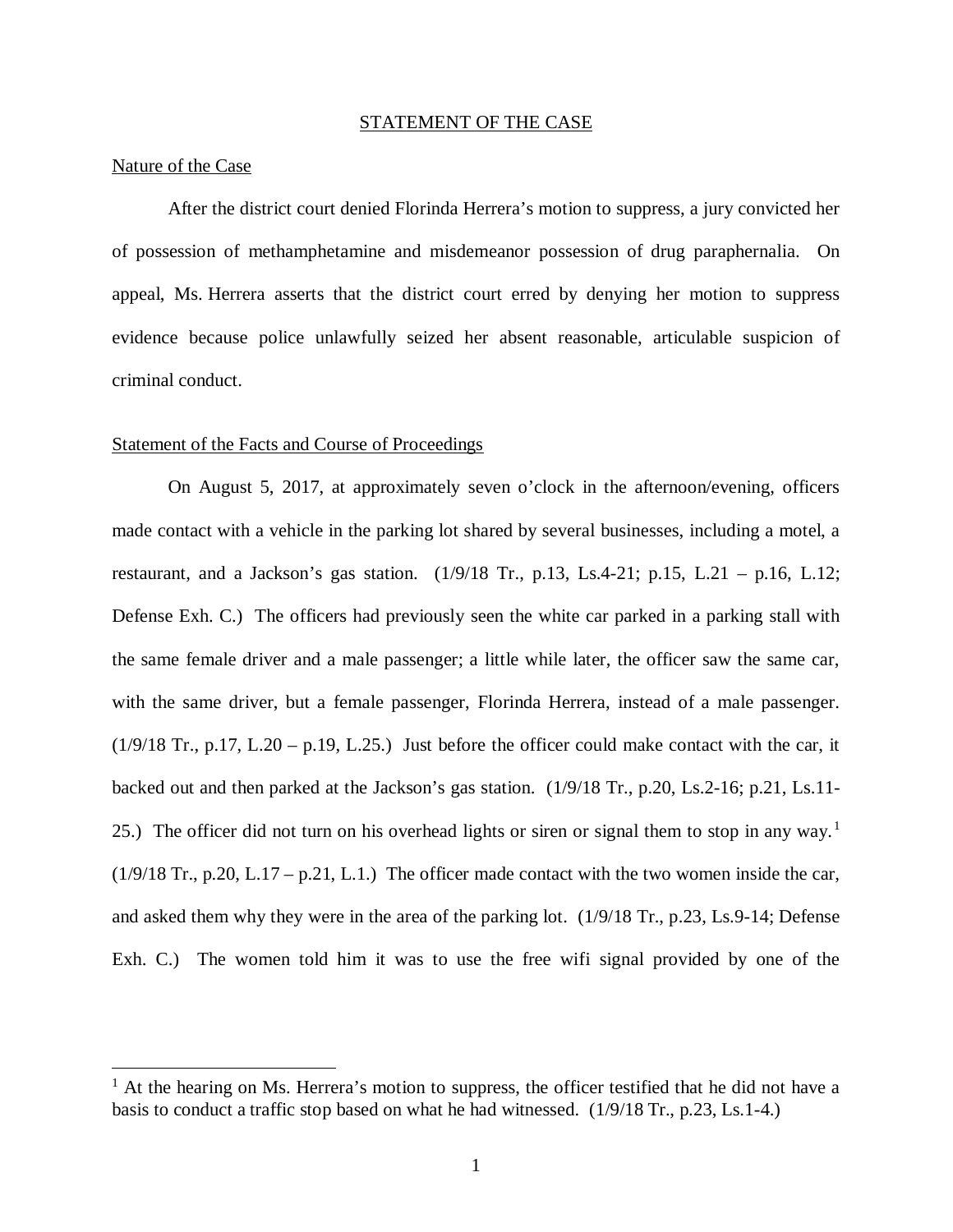businesses. (1/9/18 Tr., p.23, Ls.12-22; Defense Exh. C.) Thereafter, Officer Shackelford

(Officer 1) began inquiring about the male he had seen in the car earlier that afternoon:

Officer 1: His name's Joshua?

Officer 1: Is he staying here or something?

Driver: No, no we came into town to see some friends and we're going back to Caldwell, well, actually Nampa to take everyone back.

Officer 1 to Driver: Do you have a driver's license? Do you mind if I see that?

Officer 1 to Passenger: Do you have an ID? On you?

Passenger: I do not.

Officer 1 to Passenger: You don't have one. Have you ever had one?

Passenger: Yeah. Um. I do have one.

[Officer 2 walks up to passenger side. Driver hands Officer 1 her driver's license]

Officer 1 to Passenger: Do you mind if I grab your info?

Passenger: I do.

Officer 1: What's that?

Passenger: Is there a reason why?

Officer 1: Just 'cuz I'm here, talking with you guys, make sure you're not America's Most Wanted.

[Passenger gives him her full name, Florinda Lucia Herrera, and date of birth, he writes it down and calls both the driver's license and passenger's name in to dispatch while he stands in front of the car, on the driver's side.]

[Conversation between Officer 1 and Driver continues.]

Driver to Officer 1: Now are we allowed to sit over there for a little while and then come back over here? Basically trying to make room for the customers.

Officer 1: I would have to look to see if there's any signs over there, I can't give you a definite cuz some places say its only for customers, usually that's what it's for, K?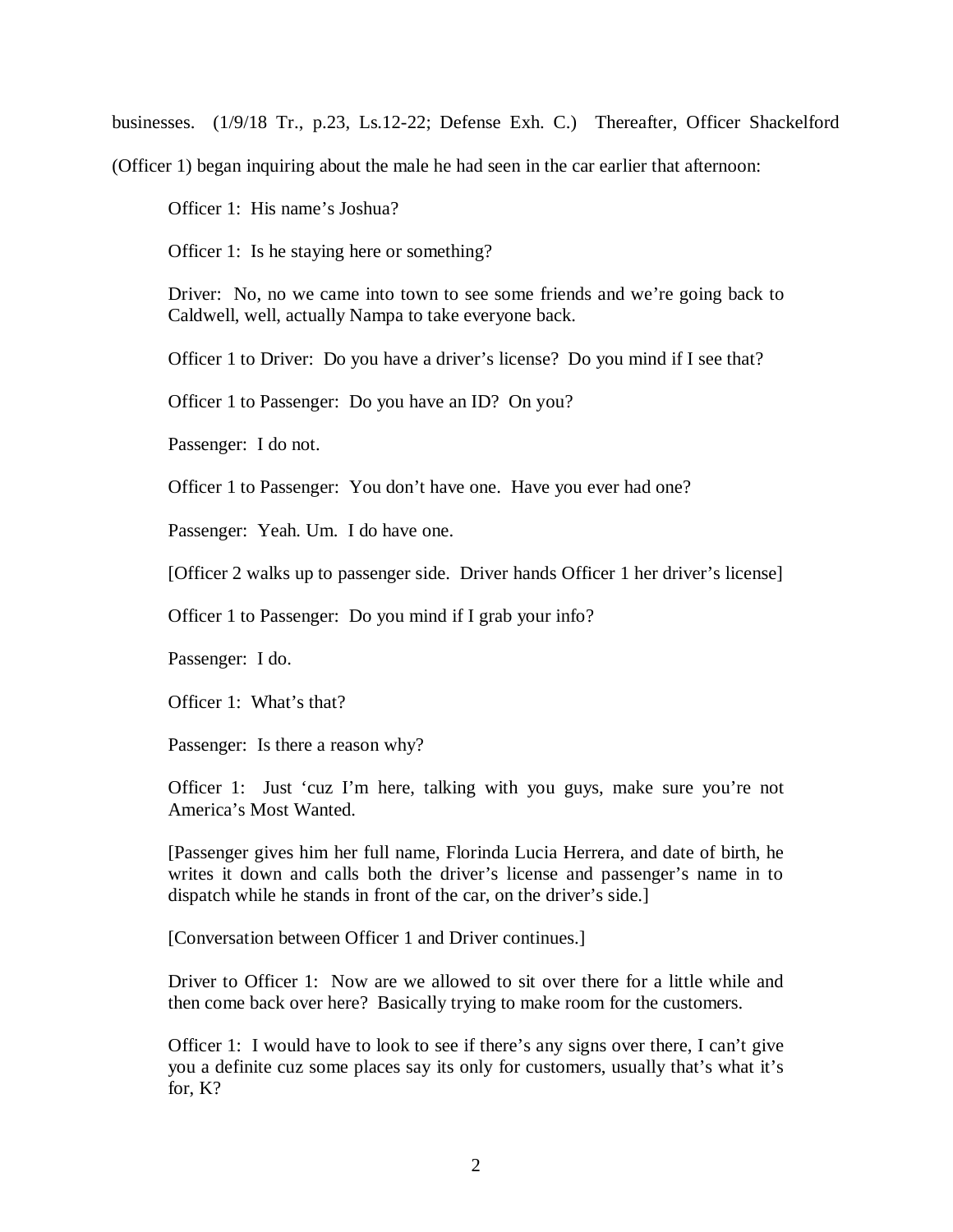[Conversation between Officer 1 and Driver continues re: Joshua and the mall.]

Officer 1 [still holding Driver's driver's license]: Hey Christy, just out of curiosity, is there anything illegal in the vehicle? If so, I can work with you on it, okay, but I want you to be honest with me up front.

Driver: Yes. It's just syringes.

(Defense Exh. C,  $1:17-3:55.^2$  $1:17-3:55.^2$  Upon learning the information about syringes, the officers removed both the driver and passenger from the car, and proceeded to investigate for the presence of drugs in the car. (1/9/18 Tr., p.28, Ls.6-18; p.29, Ls.1-4.) Ms. Herrera told the officer that her identification was in a Walmart bag in the backseat of the car. (1/9/18 Tr., p.30, L.14 – p.31, L.18.) Inside the cheetah print bag was a syringe at the top of the bag.  $(1/9/18)$ Tr., p.31, Ls.16-25.) The syringe was believed to be drug paraphernalia; it contained a clear substance which tested presumptively positive for methamphetamine. (1/9/18 Tr., p.32, Ls.1-3.) Ms. Herrera's identification card was also in the cheetah bag, as was the Walmart bag she described. (Trial Tr., p.137, Ls.16-24.) Ms. Herrera was handcuffed and arrested for possession of methamphetamine and drug paraphernalia. (1/9/18 Tr., p.32, Ls.6-13.)

<span id="page-7-0"></span>Based on these facts, the State filed an Information which alleged that Ms. Herrera committed one count of possession of methamphetamine and one count of misdemeanor possession of drug paraphernalia. (R., pp.44-45.) Thereafter, Ms. Herrera filed a Motion to Suppress and a Memorandum in Support of Defendant's Motion to Suppress. (R., pp.58-64.) She asserted that "any consensual element of the contact ended when Officer Shackelford demanded identification of the driver and identifying information from Ms. Herrera." (R., p.62.) She asserted that the evidence gathered against her should be suppressed because she was illegally detained. (R., pp.62-63.)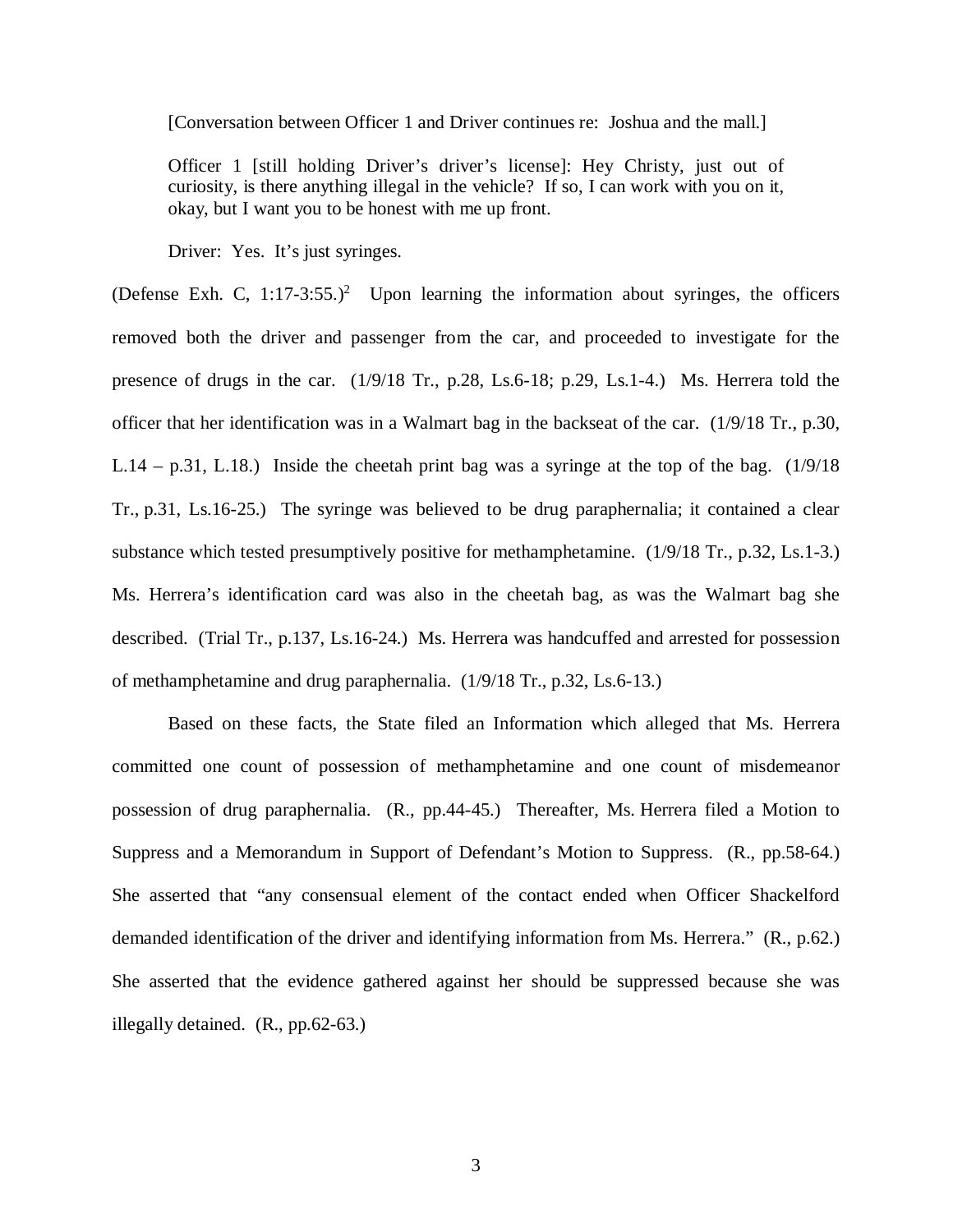A hearing was held on Ms. Herrera's motion. (*See* 1/9/18 Tr.) Officer Shackelford's body camera was admitted during the hearing as Defense Exhibit C.  $(1/9/18 \text{ Tr}., p.32, L.21$ p.34, L.3.) In addition to the bodycam video, the district court heard testimony from Officer Shackelford. (1/9/18 Tr., p.11, L.1 – p.41, L.16.) At the conclusion of the hearing, the district court denied Ms. Herrera's motion to suppress finding that the initial contact was a consensual encounter, and discovery of the syringes constituted reasonable, articulable suspicion such that the officers began a drug investigation. (1/9/18 Tr., p.55, L.5 - p.59, L.10; R., pp.77-79.)

The district court concluded:

There is not an unconstitutional seizure of a person because a police officer approaches someone on a street or in another public place and asks him questions. And that is a very well established law, both under United States Supreme Court decisions and Idaho Supreme Court, Court of Appeals decisions.

In this case, still light out because it's August 5, 6:50 p.m., there is no problem with the officer following the car and seeing where it's parked. It's parked in front of the Jacksons. And this entire encounter is quite short. I find that significant and the driver, Ms. Bourne, and the passenger are stopped in front of the Jacksons.

You can see from the camera on the video, really, the car is not blocked by either police vehicle. And at no point does the officer use his sirens or lights. He just comes up to the car and he walks up to the driver. It's a public place. Anybody can walk up to a driver in a public place like that including a law enforcement officer without implicating any constitutional right.

And he just simply walks up, asks if they were okay or if they need anything, and why they are in the area. And there's a very brief discussion about the occupants in the car looking for WiFi. And then the officer simply asked the -- officer asked the driver -- if she -- if they would mind if I have your information. And, well, actually, asked the passenger. Asked the driver for identification. Asked if they would mind if they provided their identification. Asked the passenger what her name is, and she gives it and spells it.

It's really a pretty low-key encounter all the way. And it's also very short encounter. It seems to me that the other officer was visible on the video camera about a minute after we get started, pretty early. And I did notice at one point he

 $2$  The pertinent portions of the video were transcribed and described by Ms. Herrera's appellate counsel and are accurate to the best of counsel's ability.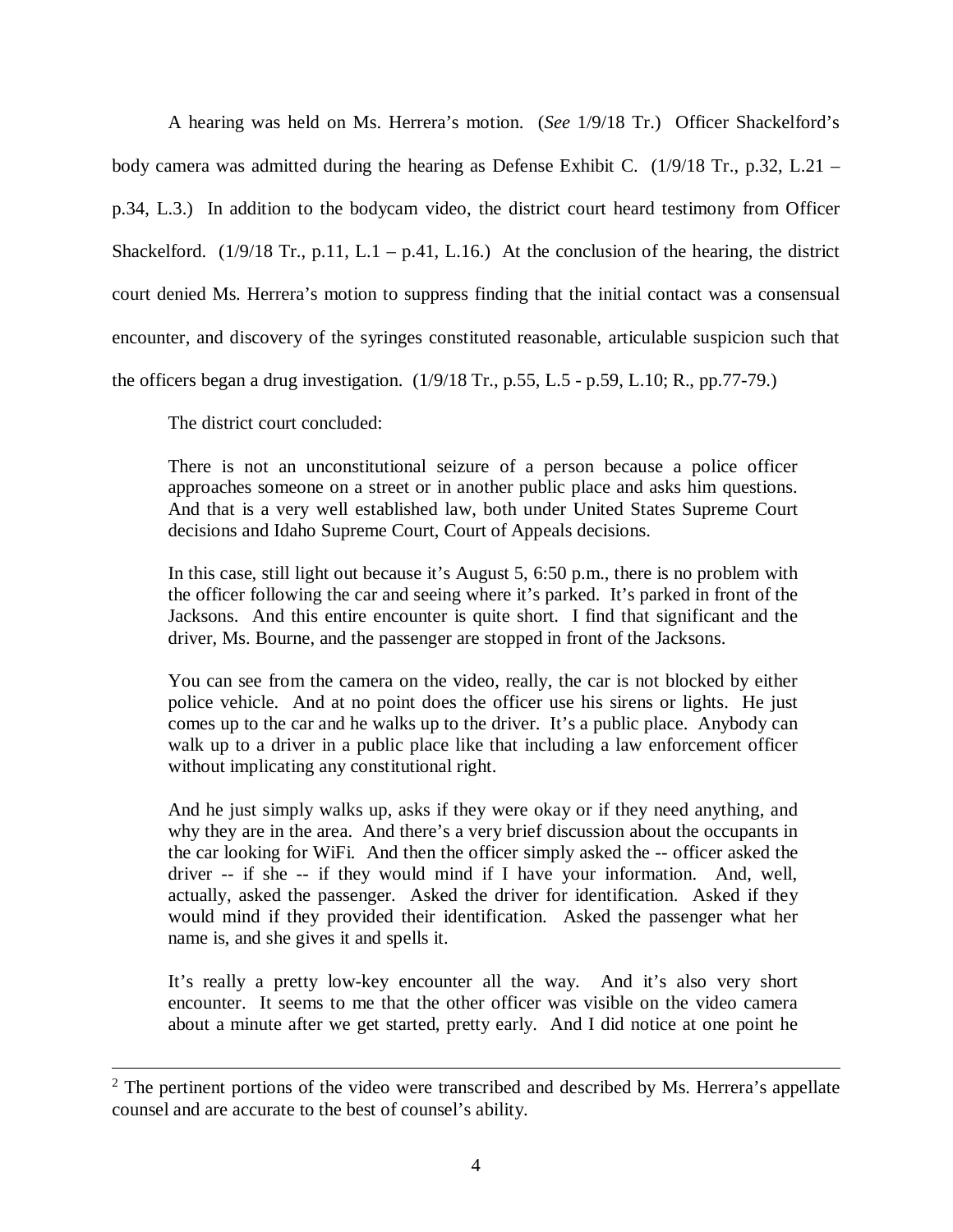put his hand on the car, but most of the time he is backed away from the car, but he's close. He's close enough to see things.

Neither officer has on – they are not drawing their weapons. They are just standing there. Their vehicles don't have any lights going. There is no indication of any actual detention of the vehicle. The vehicle is just there. The officer walks up and talks to the occupants.

And very early on in this encounter, the driver says there are syringes in the back of the car. And the question that she is answering is, "Is there anything illegal in the car?" And she says, "Yes." And so from that point on, it's certainly fair for the officer to continue to inquire.

And when she says, "There's syringes in the back" which she makes a reference to her daughter having diabetes she has already said, "Yes, there's syringes" in response to the question, "Is there anything illegal in the car?"

And so I think this is an acceptable encounter. It doesn't amount to a stop and detention. It's very brief.

When the officer knows that there are syringes in the car in the back, there's certainly nothing improper about asking the passenger to step out. And then -- I see no basis for a motion to suppress in this case. I can write-up the Court's factual findings, but it's very clear from the video that the car is not blocked. It's a brief encounter. It's the kind of encounter that is okay where an officer just goes up and talks to people. They provide the information. It's all done.

It's a quick and pretty friendly encounter. There is no show of force. There is no demand. There is a difference between an officer demanding to see an ID and saying, "May I see your ID?" He's just asking -- it was really a pretty low-key, very polite, very professional conversation. At no time did it get to be any show of force.

(1/9/18 Tr., p.55, L.18 – p.59, L.2.) The court denied the motion to suppress. (1/9/18 Tr., p.59,

Ls.4-7; R., pp.77-79.)

A one-day jury trial was held. (*See* Trial Tr.) The jury convicted her of felony possession of a controlled substance and misdemeanor possession of drug paraphernalia. (Trial Tr., p.235, Ls.1-12; R., pp.117-118.) The district court sentenced Ms. Herrera to four years, with two years fixed and placed her on probation for two years. (2/9/18 Tr., p.14, L.13 – p.15, L.8;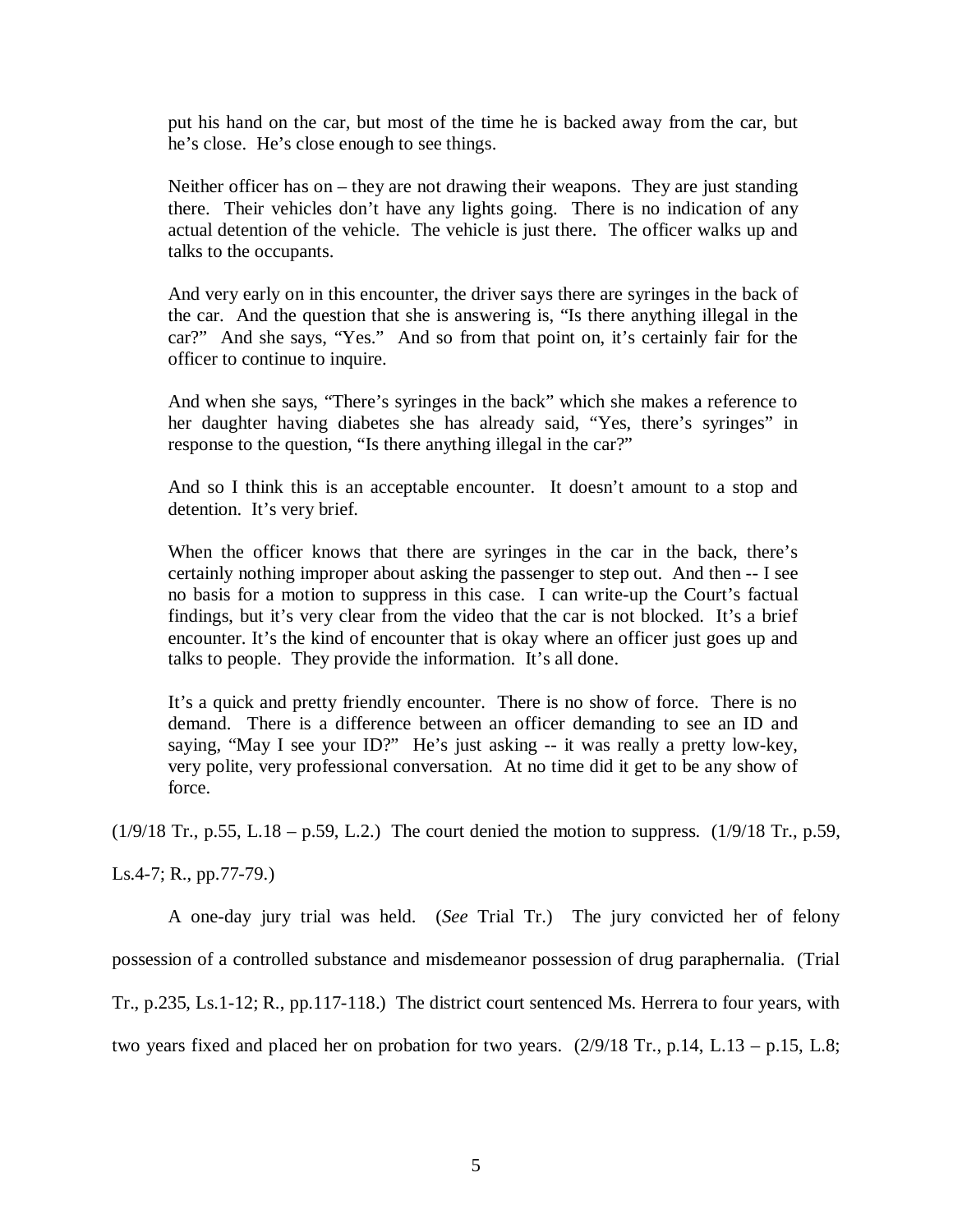R., pp.125-130.) Ms. Herrera filed a Notice of Appeal timely from the district court's Judgment, Suspended Sentence and Order of Probation. (R., pp.138-141.)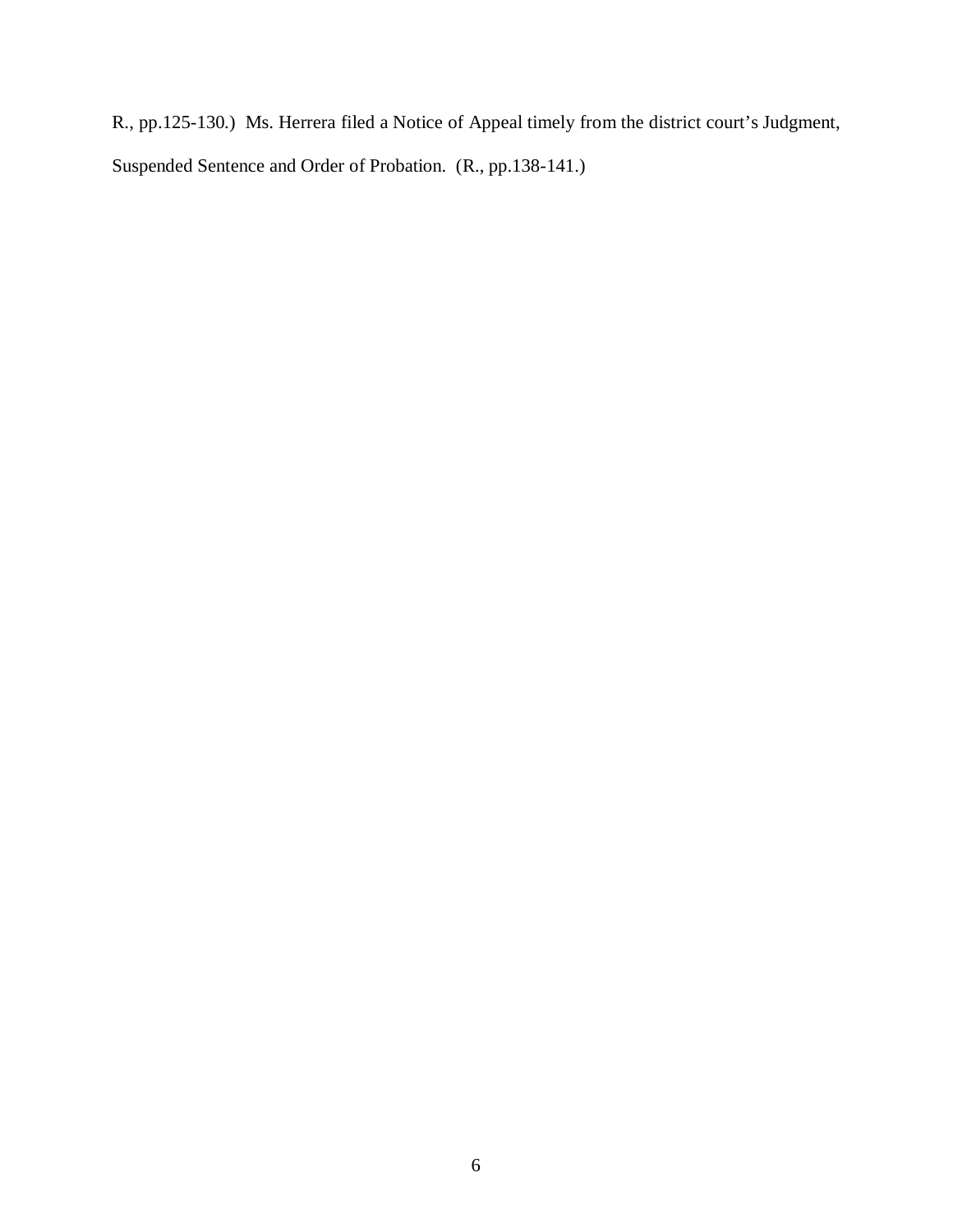# ISSUE

Did the district court err when it denied Ms. Herrera's motion to suppress?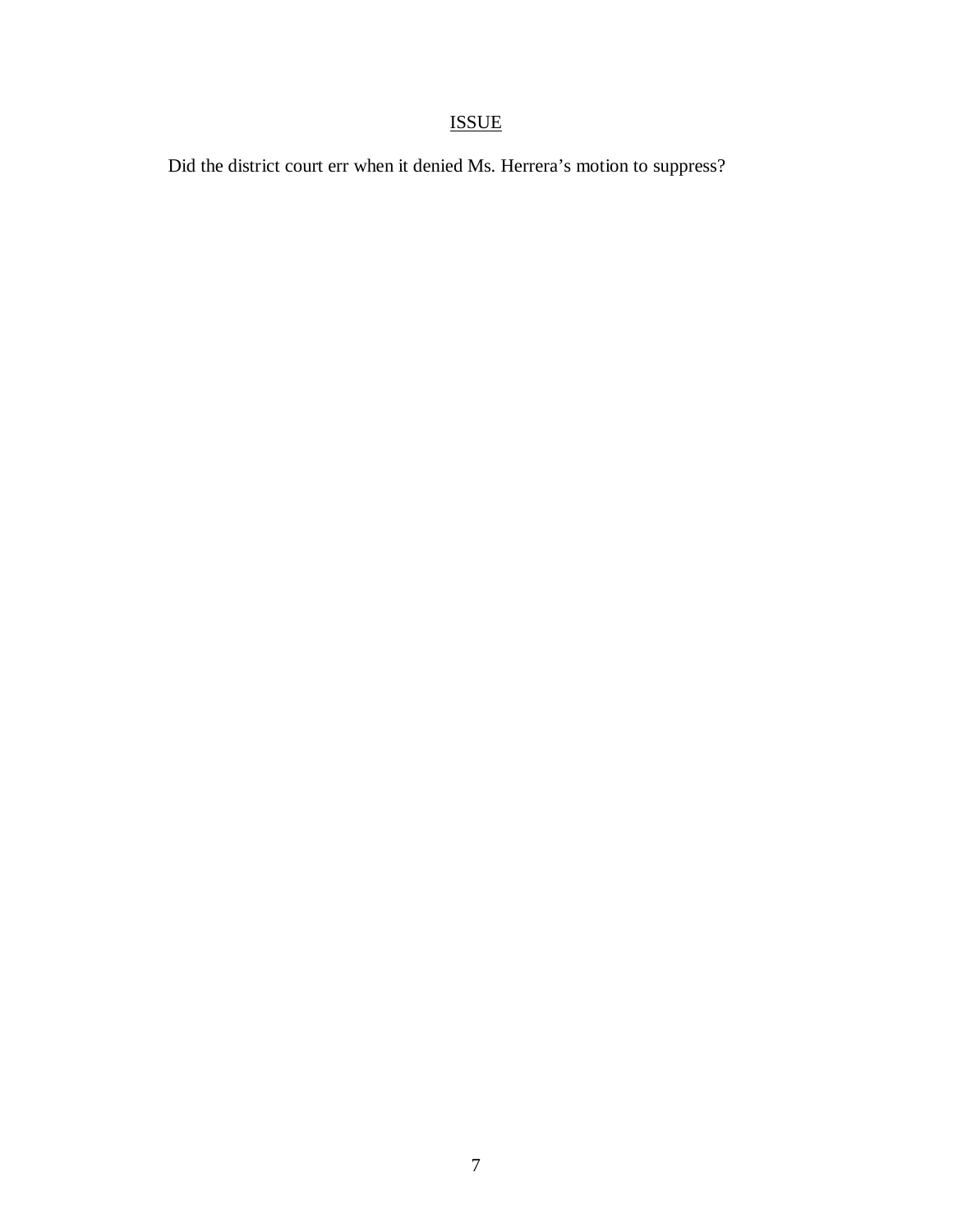#### ARGUMENT

#### The District Court Erred When It Denied Ms. Herrera's Motion To Suppress

#### A. Introduction

Ms. Herrera was seized absent reasonable, articulable suspicion of criminal wrongdoing. The facts known to the officer were insufficient to establish a reasonable suspicion of criminal activity by Ms. Herrera, and the encounter stopped being consensual when Officer Shackelford obtained the driver's license and then demanded Ms. Herrera's identification over her objection—a request with which she eventually complied. Ms. Herrera's unlawful seizure continued when the officer denied the driver's request asking if they could get out of the vehicle, and Ms. Herrera acquiesced and remained in the car. Because the officer did not have reasonable and articulable suspicion of criminal wrongdoing when he seized Ms. Herrera, the district court erred by denying Ms. Herrera's motion to suppress the evidence obtained.

### B. Standard Of Review

"The standard of review of a suppression motion is bifurcated." *State v. Holland*, 135 Idaho 159, 161 (2000). When a decision on a motion to suppress is challenged, the appellate court should "accept the trial court's findings of fact which were supported by substantial evidence, but freely review the application of constitutional principles to the facts as found." *Id.*

## C. The District Court Erred When It Denied Ms. Herrera's Motion To Suppress Where Officer Shackelford Unlawfully Seized Ms. Herrera Absent Reasonable, Articulable Suspicion Of Criminal Wrongdoing

Ms. Herrera, as a passenger in the car, initially objected to the officer's request that she identify herself. After obtaining the driver's license, Officer Shackelford insisted that Ms. Herrera give him her name because he was a police officer and he wanted to check for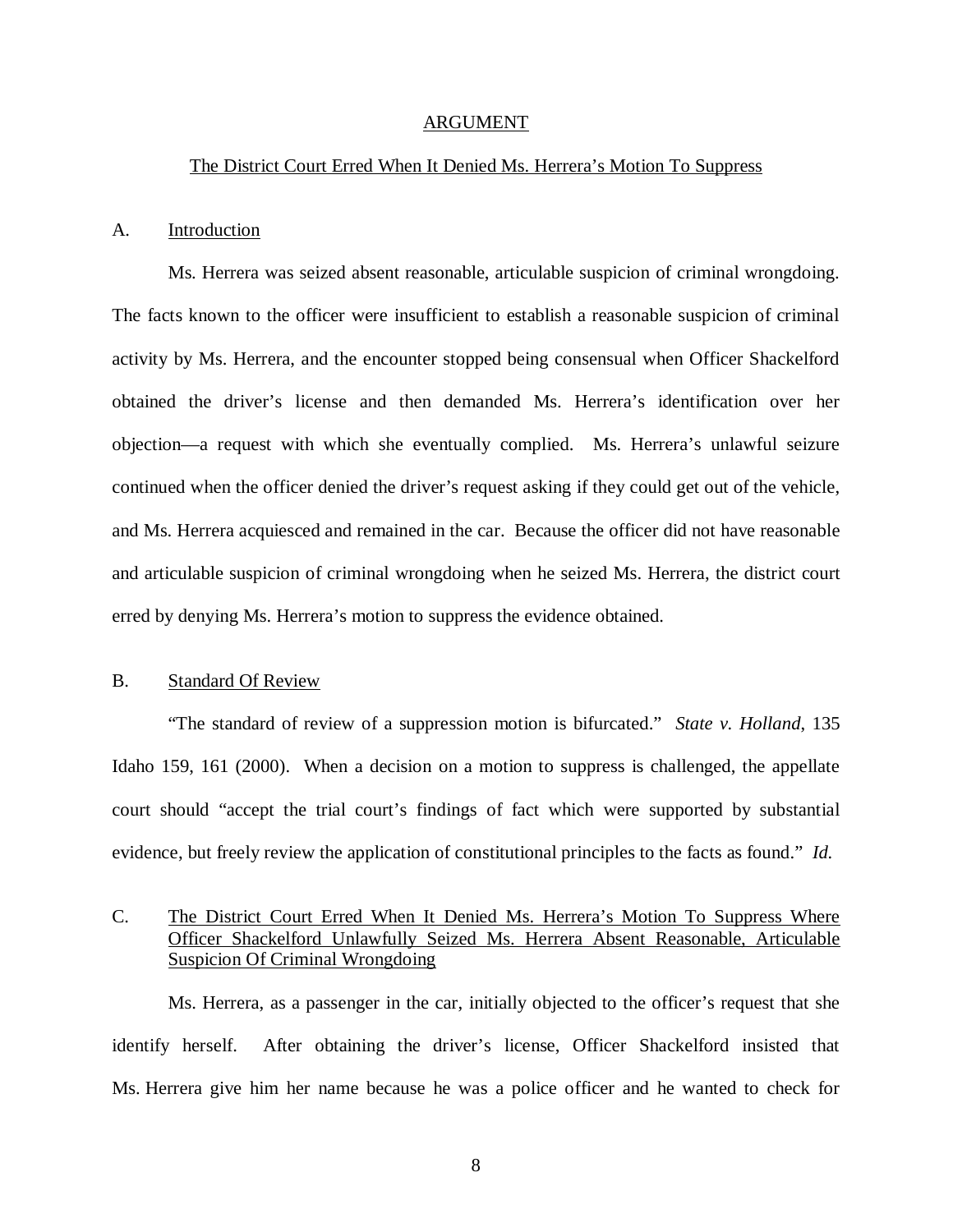warrants. (Defense Exh. C, 1:32-1:55.) Ms. Herrera complied with the officer's directive and provided him her name and date of birth. (Defense Exh. C, 1:55-2:24.) The officer's show of authority, combined with Ms. Herrera's acquiescence, constituted a seizure. The seizure violated Ms. Herrera's Fourth Amendment rights as it was not supported by reasonable articulable suspicion of criminal wrongdoing.

Ms. Herrera's seizure continued when, after the driver inquired as to whether "they could be over there and sit over here," Officer Shackelford indicated that he did not know but would have to check before he could agree to let them do it. (Defense Exh. C, 2:27-2:42.) The officer did not permit the women to leave the car, and his response constituted a show of authority such that, when combined with Ms. Herrera's passive submission in remaining where she was, constituted a seizure absent reasonable, articulable suspicion of criminal wrongdoing.

 "The Fourth Amendment of the United States Constitution protects citizens from unreasonable search and seizure." *State v. Hansen*, 138 Idaho 791, 796 (2003). "Article I, Section 17 of the Idaho Constitution nearly identically guarantees that '[t]he right of the people to be secure in their persons, houses, papers and effects against unreasonable searches and seizures shall not be violated.'" *State v. Green*, 158 Idaho 884, 886 (2015) (alteration in original). A warrantless search is presumptively unreasonable, unless it falls within "one of several narrowly drawn exceptions." *State v. Anderson*, 154 Idaho 703, 706 (2012). The State bears the burden of demonstrating a warrantless search or seizure falls into an exception to the warrant requirement. *State v. Worthington*, 138 Idaho 470, 472 (Ct. App. 2002).

This prohibition against unreasonable searches and seizures applies to investigatory detentions of a person falling short of arrest, as well as formal arrests. *State v. Gutierrez*, 137 Idaho 647, 65 (2002); *State v. Knapp*, 120 Idaho 343, 346 (Ct. App. 1991). Although an arrest of

9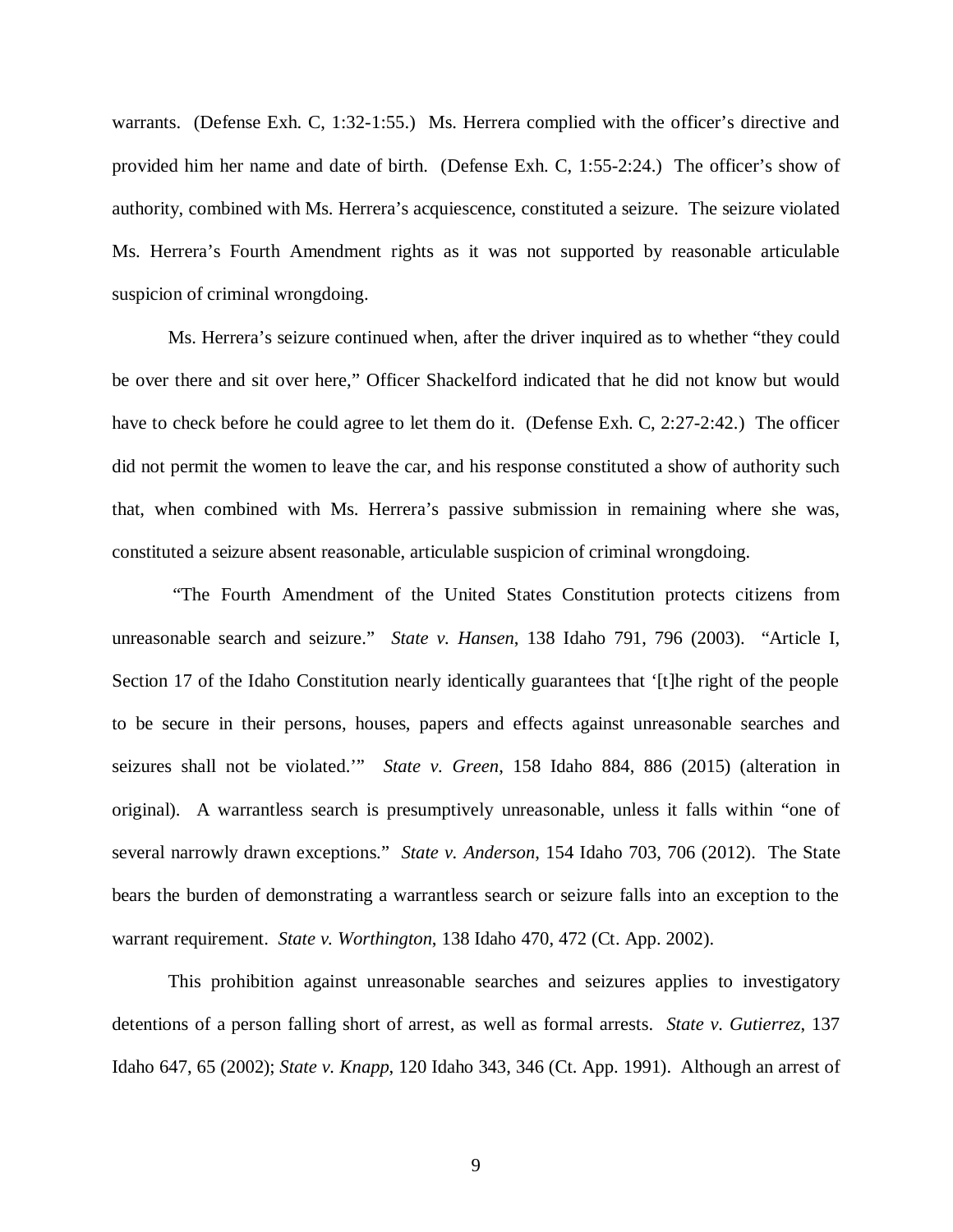an individual must be based on probable cause, police may seize a person through an investigatory stop without probable cause, provided there is a reasonable articulable suspicion of criminal activity. *Terry v. Ohio*, 392 U.S. 1, 30 (1968); *Knapp*, 120 Idaho at 346-47; *State v. Cook*, 106 Idaho 209, 220 (1984). An investigative detention is permissible if it is based upon specific articulable facts which justify suspicion that the detained person is, has been, or is about to be engaged in criminal activity. *State v. Sheldon*, 139 Idaho 980, 983 (Ct. App. 2003). The purpose of a traffic stop is not permanently fixed at the moment the stop is initiated, however, for during the course of the detention there may evolve suspicion of criminality different from that which initially prompted the stop. *State v. Parkinson*, 135 Idaho 357, 362 (Ct. App. 2000).

"Reasonable suspicion must be based on specific, articulable facts and the rational inferences that can be drawn from those facts." *State v. Morgan*, 154 Idaho 109, 112 (2013) (quoting *State v. Bishop*, 146 Idaho 804, 811 (2009)). The State bears the burden of proving that an investigatory stop or detention is based on reasonable suspicion and is limited in its scope and duration to the issue being investigated. *Florida v. Royer*, 460 U.S. 491, 500 (1983). "In order to satisfy constitutional standards, an investigative stop must be justified by a reasonable suspicion on the part of the police, based upon specific articulable facts, that the person to be seized has committed or is about to commit a crime." *State v. Sevy*, 129 Idaho 613, 615 (Ct. App. 1997).

In *Royer*, (plurality opinion), the United States Supreme Court held:

 [L]aw enforcement officers do not violate the Fourth Amendment by merely approaching an individual on the street or in another public place, by asking him if he is willing to answer some questions, by putting questions to him if the person is willing to listen, or by offering in evidence in a criminal prosecution his voluntary answers to such questions. Nor would the fact that the officer identifies himself as a police officer, without more, convert the encounter into a seizure requiring some level of objective justification. *The person approached*, however, need not answer any question put to him; indeed, he *may decline to listen to the*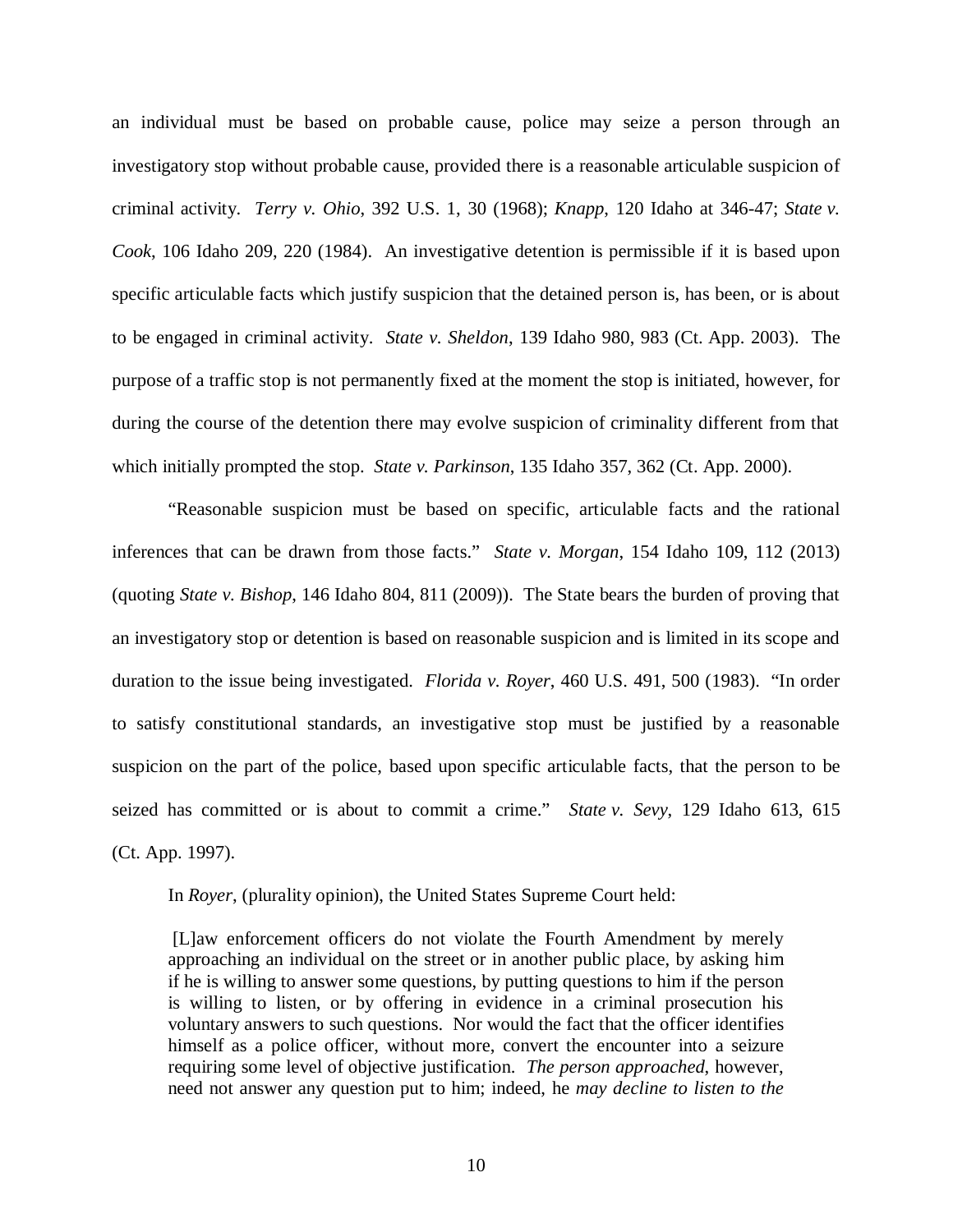*questions at all and may go on his way*. He may not be detained even momentarily without reasonable, objective grounds for doing so; and his refusal to listen or answer does not, without more, furnish those grounds.

*Florida v. Royer*, 460 U.S., at 497-98 (citations omitted) (emphasis added).

A seizure occurs when officers detain someone through physical force or show of authority. *State v. Page*, 140 Idaho 841, 843 (2004). "A seizure initiated through a show of authority requires words or actions, or both, by a law enforcement officer that would convey to a reasonable person that the officer was ordering him or her to restrict his or her movement." *State v. Willoughby*, 147 Idaho 482, 486 (2009) (citing *California v. Hodari D*., 499 U.S. 621 (1991)). A seizure occurs "when an officer, by means of physical force or show of authority, restrains the liberty of a citizen." *State v. Liechty*, 152 Idaho 163, 167 (Ct. App. 2011).

Examples of circumstances that might indicate seizure, even where the person did not attempt to leave, would be the threatening presence of several officers, the display of a weapon by an officer, some physical touching of the person of the citizen, or the use of language or tone of voice indicating that compliance with the officer's request might be compelled.

*Id.* at 168 (quoting *United States v. Mendenhall*, 446 U.S. 544, 554 (1980)). So long as law enforcement "does not convey a message that compliance with their requests is required, the encounter is deemed consensual and no reasonable suspicion is required." *State v. Randle*, 152 Idaho 860, 862 (Ct. App. 2012). "The critical question is whether, taking into account all of the circumstances surrounding the encounter, the police conduct would have communicated to a reasonable person that he or she was not at liberty to ignore the police presence and go about his or her business." *State v. Robertson*, 134 Idaho 180, 184 (Ct. App. 2000). However, an individual is not seized unless the individual actually submits to the officer's show of authority. *Hodari D*., 499 U.S. at 626-29; *Willoughby*, 147 Idaho at 486. Therefore, in determining

whether an individual was seized for purposes of the Fourth Amendment, the reviewing court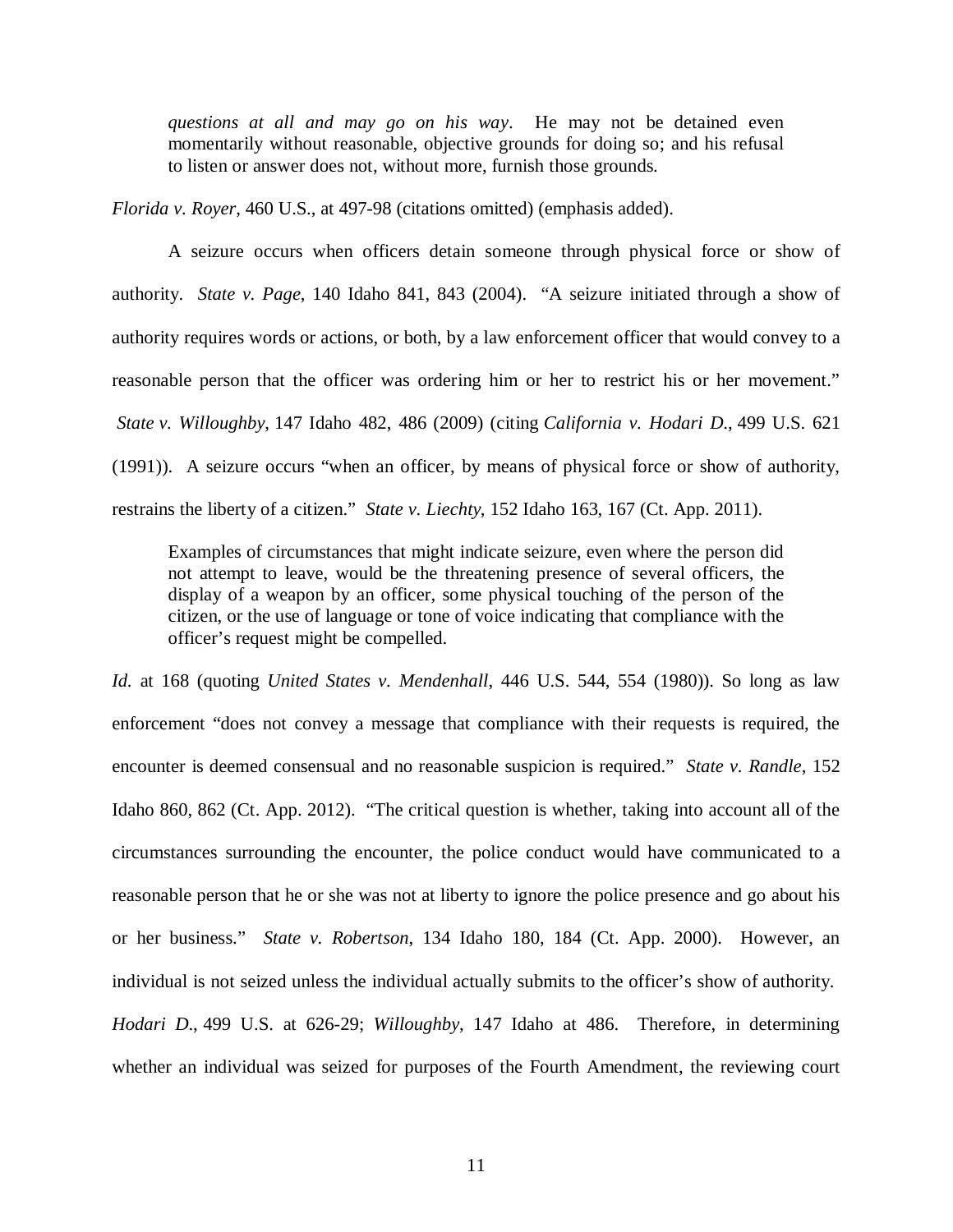examines: (1) whether the officer's show of authority was such that a reasonable person would not feel free to leave; and (2) whether the individual submitted to that show of authority. *See Willoughby*, 147 Idaho at 486.

Idaho appellate courts have concluded that an individual in a parked car can be seized either by physical force or a show of authority to which the individual submits. For example, the Court of Appeals held a seizure occurred when an officer knocked on the driver's side window of the defendant's vehicle and, after the defendant rolled his window down, asked what he was doing and for his driver's license. *State v. Fry*, 122 Idaho 100, 103 (Ct. App. 1991). The Court of Appeals found it significant that another officer was directly behind the defendant's vehicle, so the defendant could not drive away without running over the officer. *Id.* Along the same lines, in *State v. Cardenas*, 143 Idaho 903 (Ct. App. 2006), the Court of Appeals held the defendant was seized when an officer commanded the defendant that "he needed to come speak to me." 143 Idaho at 905, 908. In *Cardenas*, two officers went to a house looking for a juvenile runaway. *Id.* at 905. The officers saw the defendant sitting in a parked car in the driveway. *Id.* As an officer approached, the defendant exited the car and walked towards the house. *Id.* The Court of Appeals determined the officer's "inherently coercive" language to speak with him rendered the contact non-consensual and thus a seizure. *Id.* at 908.

In *Willoughby*, the Idaho Supreme Court held that the defendant's actions of remaining at the scene and stepping from the car as the officer approached constituted submission to the officers' show of authority. 147 Idaho at 488. In reaching this holding, the *Willoughby* Court analyzed the holdings of state courts in other jurisdictions to determine whether passive acquiescence to an ambiguous show of authority constitutes submission such that a seizure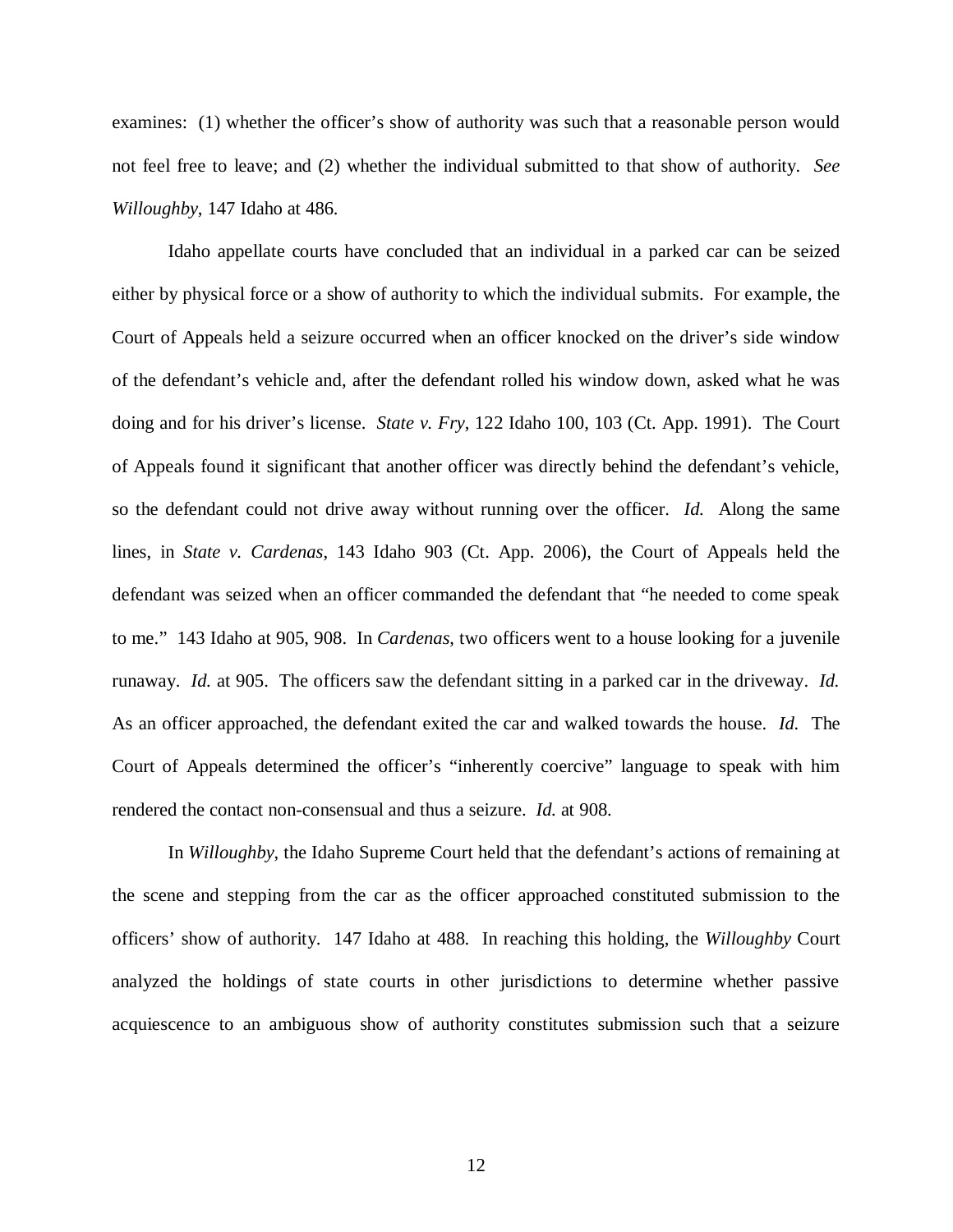occurred. 147 Idaho at 488-89. The Court concluded that inaction is a form of compliance and a submission to authority. *Id*., 147 Idaho at 489.

In this case, Ms. Herrera voiced her objection to identifying herself to the officer. (Defense Exh. C, 1:32-1:47.) The officer persisted, telling her he needed her to identify herself, "Just 'cuz I'm here, talking with you guys, make sure you're not America's Most Wanted." (Defense Exh. C, 1:49-1:54.) Ms. Herrera was seized when she complied with the officer's request. Ms. Herrera's unlawful seizure continued when: (1) in response to the driver's question about sitting over there and then coming over here, Officer Shackelford said he would have to check before he could okay that, and (2) when Ms. Herrera acquiesced to his authority by staying in the car. (Defense Exh. C, 2:27-2:44.)

Officer Shackelford's show of authority over Ms. Herrera was twofold: (1) in requiring her to identify herself, despite her objection; and (2) in telling her she could not "go sit over there" until he first made sure it was lawful. Because Ms. Herrera acquiesced in each instance, she was "seized" within the meaning of the Fourth Amendment and her seizure was not justified by reasonable and articulable suspicion of criminal wrongdoing.

The district court's finding that the entirety of the encounter was consensual—the driver and passenger were never seized during the encounter until the discussion of the syringes began—was erroneous. The court failed to recognize that an officer's show of authority, combined Ms. Herrera's submission to the authority, could constitute a seizure. *See Willoughby*, 147 Idaho at 488-89. The district court failed to recognize the necessary legal analysis and apply it to the facts of this case.

Ms. Herrera was seized when the officer insisted on obtaining her identification, and her seizure continued when he indicated that they were not free to go. The district court erred.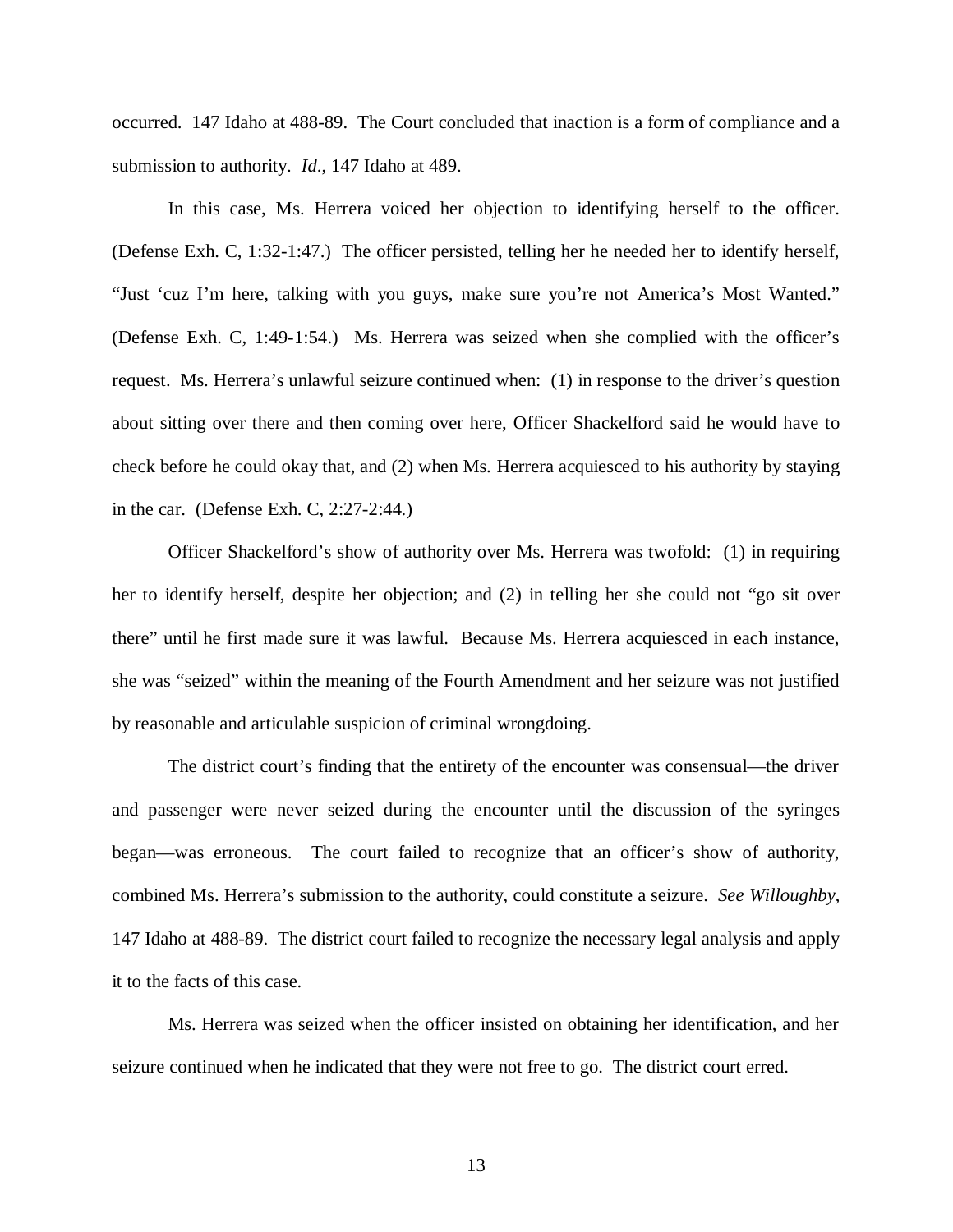1. Ms. Herrera Was Unlawfully Seized When The Officer Persisted In Obtaining Her Identity, Despite Her Voicing An Objection, Using His Authority As An Officer To Require Her To Submit To A Warrants Check

Ms. Herrera submitted to the officer's show of authority by giving him her name, despite saying she *did* mind giving it to him. She succumbed to authority after he insisted that he needed to see it "Just 'cuz I'm here, talking with you guys, make sure you're not America's Most Wanted." (Defense Exh. C, 1:49-1:54.)

Officer Shackelford testified as to what he asked the women, and his body camera video was admitted by stipulation as Defense Exhibit C. (*See* 1/9/18 Tr. p.32, L.21 – p.34, L.3; Defense Exh. C.) After viewing the video, the district court found:

It's a brief encounter. It's the kind of encounter that is okay where an officer just goes up and talks to people. They provide the information. It's all done.

It's a quick and pretty friendly encounter. There is no show of force. There is no demand. There is a difference between an officer demanding to see an ID and saying, "May I see your ID?" He's just asking -- it was really a pretty low-key, very polite, very professional conversation. At no time did it get to be any show of force.

(1/9/18 Tr., p.58, L.15 – p.59, L.2.) The district court's finding that Officer Shackelford's actions did not constitute a "show of force" was clearly erroneous. Factual findings must be supported by substantial and competent evidence. *State v. Henage*, 143 Idaho 655, 659 (2007). "Substantial evidence is 'such relevant evidence as a reasonable mind might accept as adequate to support a conclusion.'" *State v. Green*, 149 Idaho 706, 708 (Ct. App. 2010) (quoting *State v. Byington*, 132 Idaho 589, 593 (1999)).

The district court erred in its analysis. The relevant consideration is whether the officer engaged in either a show of physical force is submission to the assertion of authority to determine whether the encounter became a seizure. "The word 'seizure' readily bears the meaning of a laying on of hands or application of physical force to restrain movement, even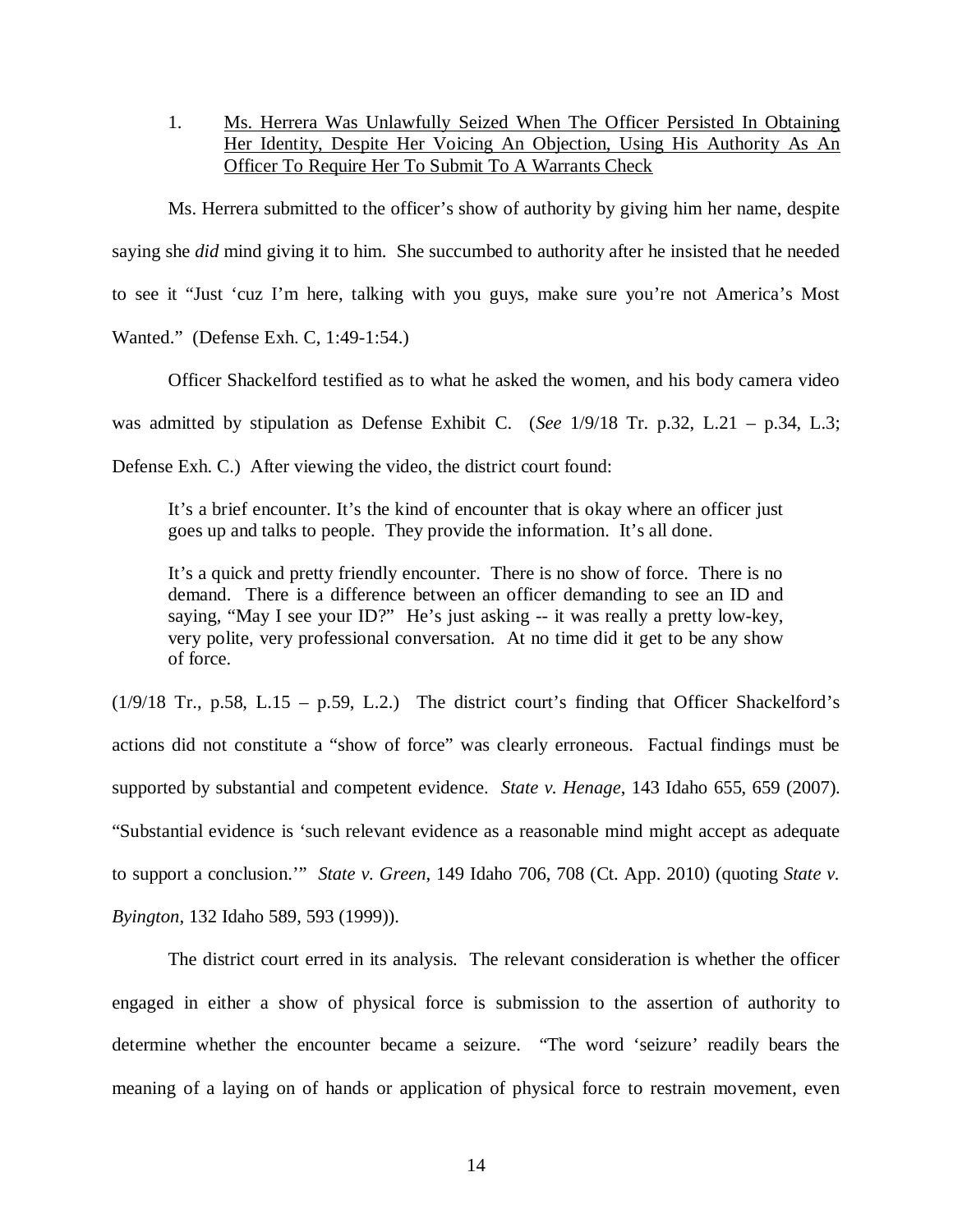when it is ultimately unsuccessful. . . . An arrest requires *either* physical force [ ] *or,* where that is absent, *submission* to the assertion of authority." *California v. Hodari D.*, 499 U.S. 621, 626 (1991) (holding a seizure does not occur unless the subject yields to a show of authority) (emphasis in original); *Terry v. Ohio*, 392 U.S. 1, 20 n. 16 (1968) (noting "[o]nly when the officer, by means of physical force or show of authority, has in some way restrained the liberty of a citizen may we conclude that a 'seizure' has occurred.").

Despite Ms. Herrera's objection wherein she told the officer that she *did* mind identifying herself, Officer Shackelford obtained the driver's license and then persisted in obtaining Ms. Herrera's identity, telling her that she had to identify herself because: (1) he (a police officer) was talking to them, and (2) he had to check to make sure she wasn't "America's Most Wanted." (State's Ex. C, 1:32-1:54.) Officer Shackelford's insistence constituted a show of authority—Ms. Herrera was obviously not free to decline the request, and this was no longer a consensual encounter. "[I]f the persons refuses to answer and the police take additional steps such as those taken in *Brown*—to obtain an answer, then the Fourth Amendment imposes some minimal level of objective justification to validate the detention or seizure." *I.N.S. v. Delgado*, 466 U.S. 210, 216-17 (1984) (citing *United States v. Mendenhall*, 446 U.S. at 554; *Terry v. Ohio*, 392 U.S. at 21).

In *Brown v. Texas*, 443 U.S. 47 (1979), the defendant refused the officers' request to identify himself so the officers then physically detained him in order to determine his identity. The United States Supreme Court held that absent some reasonable suspicion of criminal conduct, the detention of the defendant to determine his identity violated the defendant's Fourth Amendment right to be free from unreasonable seizures. *Id*., at 52.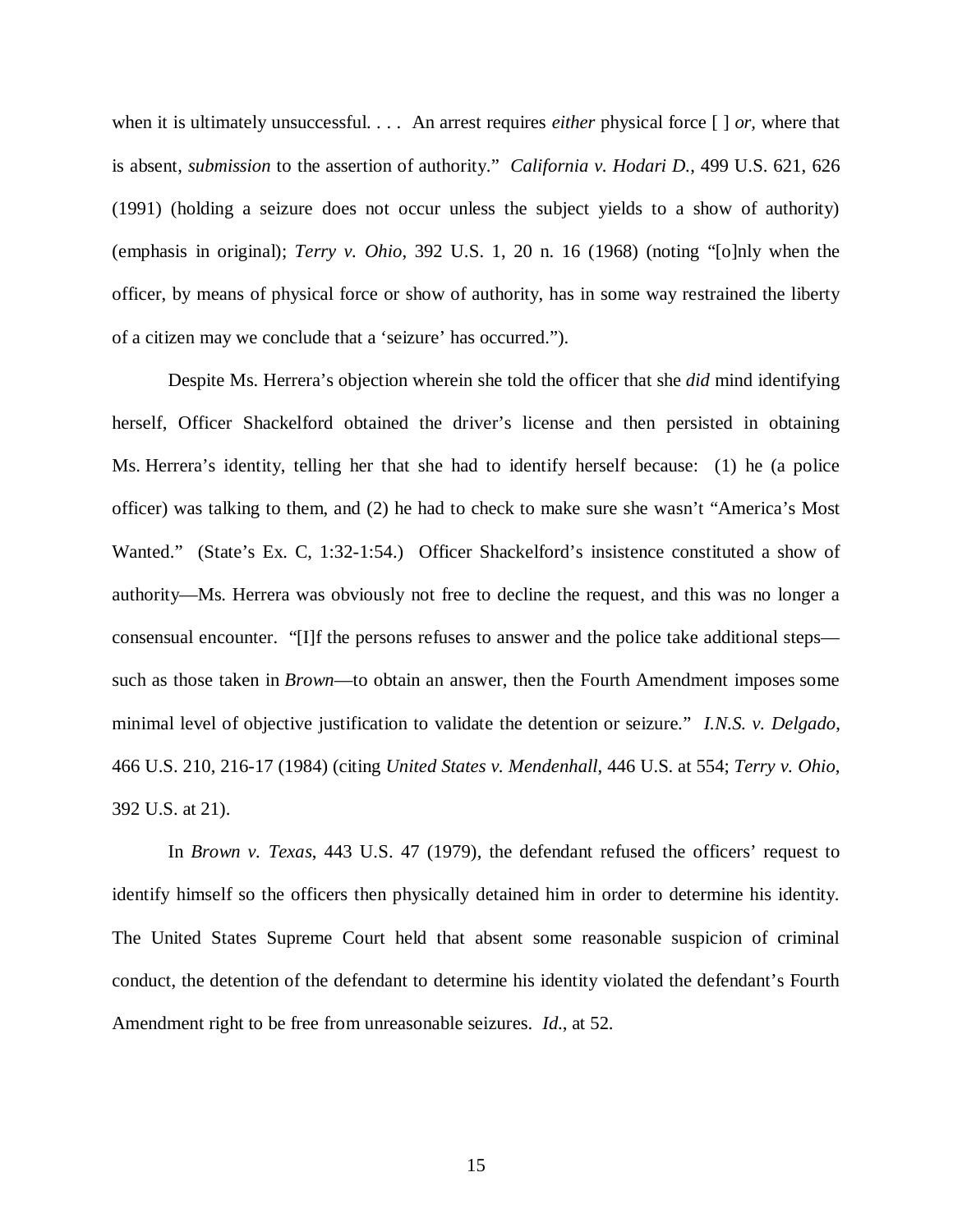In light of this uncontroverted evidence of the body cam video, the district court's conclusion that the entire encounter was consensual because the officers were polite was erroneous. The facts of Ms. Herrera's case are similar to those in *Brown v. Texas*, the only difference is where the officers used physical force on Mr. Brown, here, the officer asserted his authority as a law enforcement officer to which Ms. Herrera acquiesced. "An arrest requires *. . . submission* to the assertion of authority." *Hodari D.*, 499 U.S. at 626.

## 2. Ms. Herrera Continued To Be Unlawfully Seized Absent Reasonable And Articulable Suspicion Of Criminal Wrongdoing When She Submitted To The Officer's Show Of Authority After Permission Was Requested To Go Somewhere Else

After Ms. Herrera submitted to the show of authority by identifying herself to the officer, her unlawful seizure continued when Officer Shackelford denied the request to get out of the car when he was waiting for the dispatch results. Where Officer Shackelford said he did not know if it was okay for them to do what they were asking, and that he would have to check for signs placed by the property owner, he demonstrated his authority over Ms. Herrera's movement. Under that show of authority, coupled with Ms. Herrera's acquiescence to this authority by remaining in the car, Ms. Herrera continued to be seized.

In ruling on Ms. Herrera's motion to suppress, the district court did not address whether the driver's request to sit outside the car, which was denied, changed the nature of the encounter from consensual, to a detention. (*See* 1/9/18 Tr.; R., pp.77-79.) The district court did not make any factual findings or conclusions of law regarding the driver's question to the officer, or regarding his response. The driver asked Officer Shackelford, "Now are we allowed to sit over there for a little while and then come back over here?" (Defense Exh. C, 2:27-2:31.) Officer Shackelford said, "I would have to look to see if there's any signs over there, I can't give you a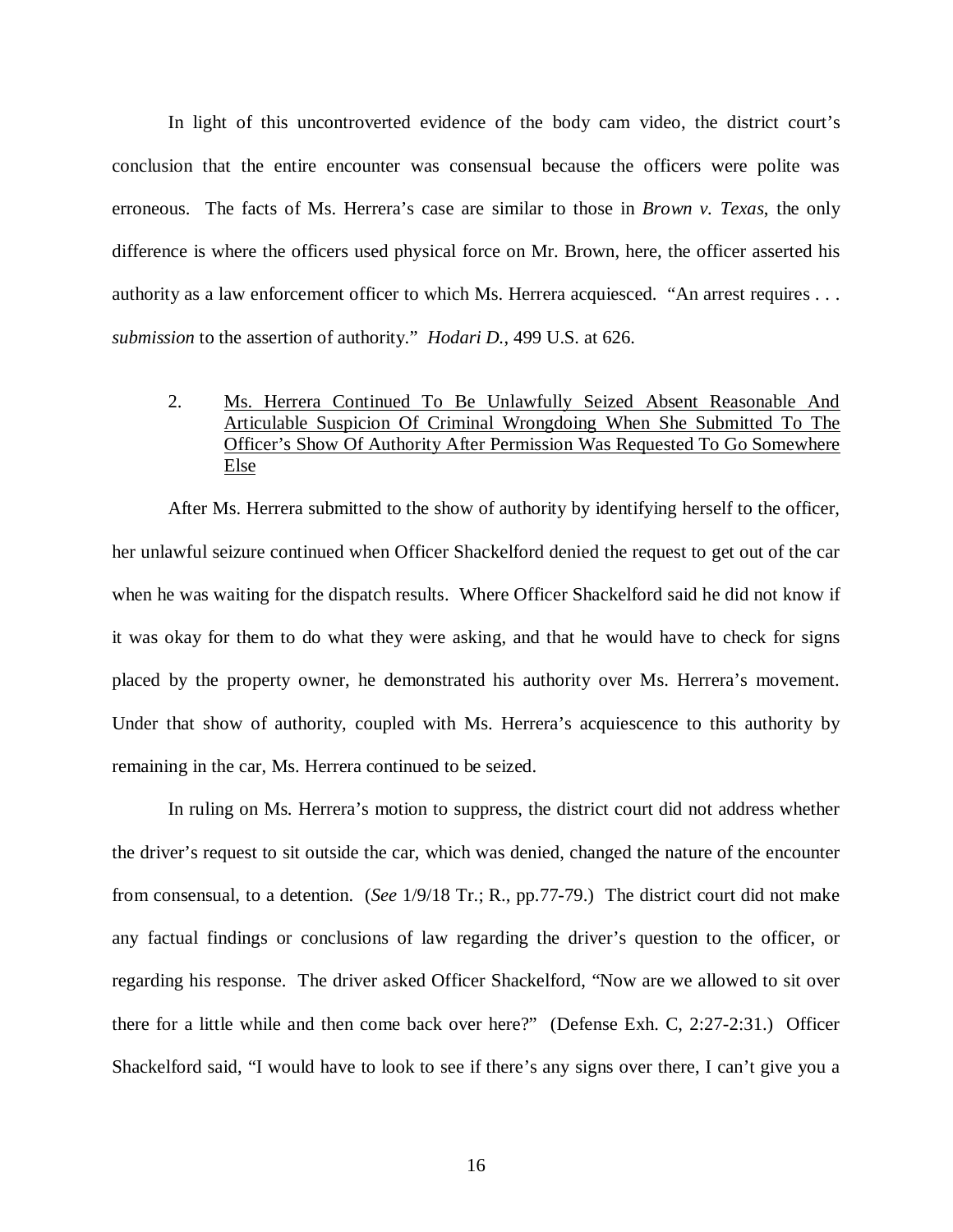definite cuz some places say its only for customers, usually that's what it's for, K?" (Defense

Exh. C, 2:32-2:44.) Thereafter, Ms. Herrera stayed in the car until she were told by the officers

to exit it. (Defense Exh. C.)

At the hearing on Ms. Herrera's motion to suppress, defense counsel asked Officer

Shackelford:

DEFENSE COUNSEL: We see on the video recording Ms. Bourne asks when you are running the ID if they are allowed to get out of the vehicle. And you comment to her at that point that you have to look to see if there are any signs over there.

You never actually went over there to look and see if there were any signs that prohibit them from sitting; correct?

. . .

But during the interaction you have with Ms. Bourne and Ms. Herrera.

OFFICER SHACKELFORD: Uh-huh.

DEFENSE COUNSEL: You are talking with them. A couple of minutes elapse, and there is a time period where Ms. Bourne asked to step out of the vehicle and go sit on the sidewalk.

. . .

You indicated you would have to look at signs on the building to see if them being on the sidewalk would be allowed. Did you ever leave the vehicle and walk over to the building to see if there were any sign prohibiting them from sitting there while you are waiting for their ID to run?

(1/9/18 Tr., p.38, L.2 – p.39, L.7.) Officer Shackelford testified that he did not recall the

interaction or whether he left his vehicle to check for the signs. (1/9/18 Tr., p.38, L.17 - p.39,

L.8.)

As discussed in Section 2, incorporated herein by reference, an officer's show of authority, followed by the individual's submission to the authority, constitutes a seizure. Officer Shackelford demonstrated his authority over Ms. Herrera's movement when he said he did not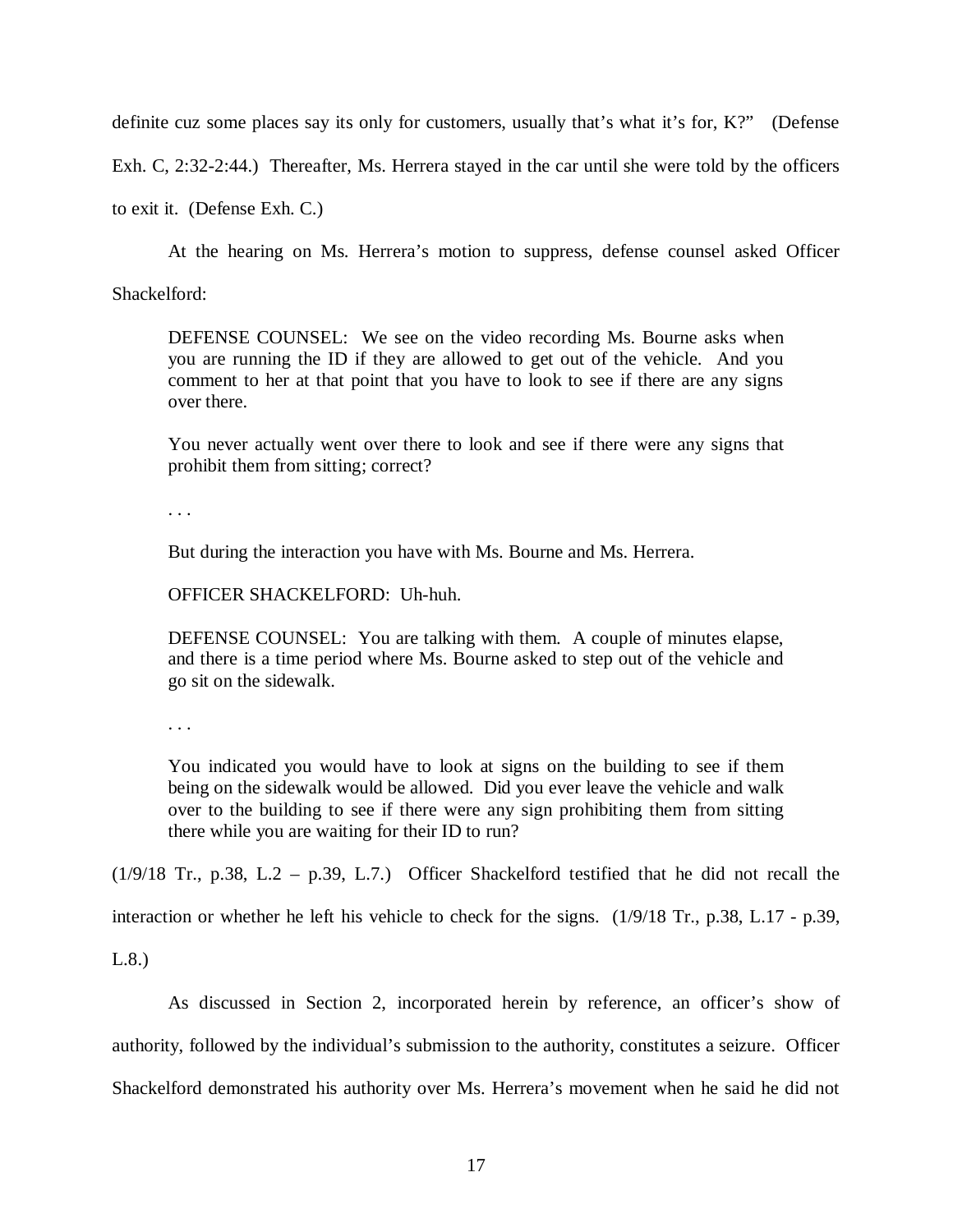know if it was okay for them to do what they were asking, and that he would have to check for signs placed by the property owner. Ms. Herrera's passive act of remaining in the vehicle was the same type of passive acquiescence recognized by the *Willoughby* Court.

However, none of the circumstances known to Officer Shackelford at the time of the seizure(s) establish a reasonable suspicion of criminal wrongdoing. The fruits of the search of Ms. Herrera that followed that illegal seizure must therefore be suppressed as "fruit of the poisonous tree." *See Wong Sun v. United States*, 371 U.S. 471, 478-488 (1963); *State v. Schrecengost*, 134 Idaho 547, 549 (Ct. App. 2000).

### **CONCLUSION**

Ms. Herrera respectfully requests that this Court vacate the district court's judgment and order of probation and reverse the order which denied her motion to suppress.

DATED this 30<sup>th</sup> day of November, 2018.

/s/ Sally J. Cooley SALLY J. COOLEY Deputy State Appellate Public Defender